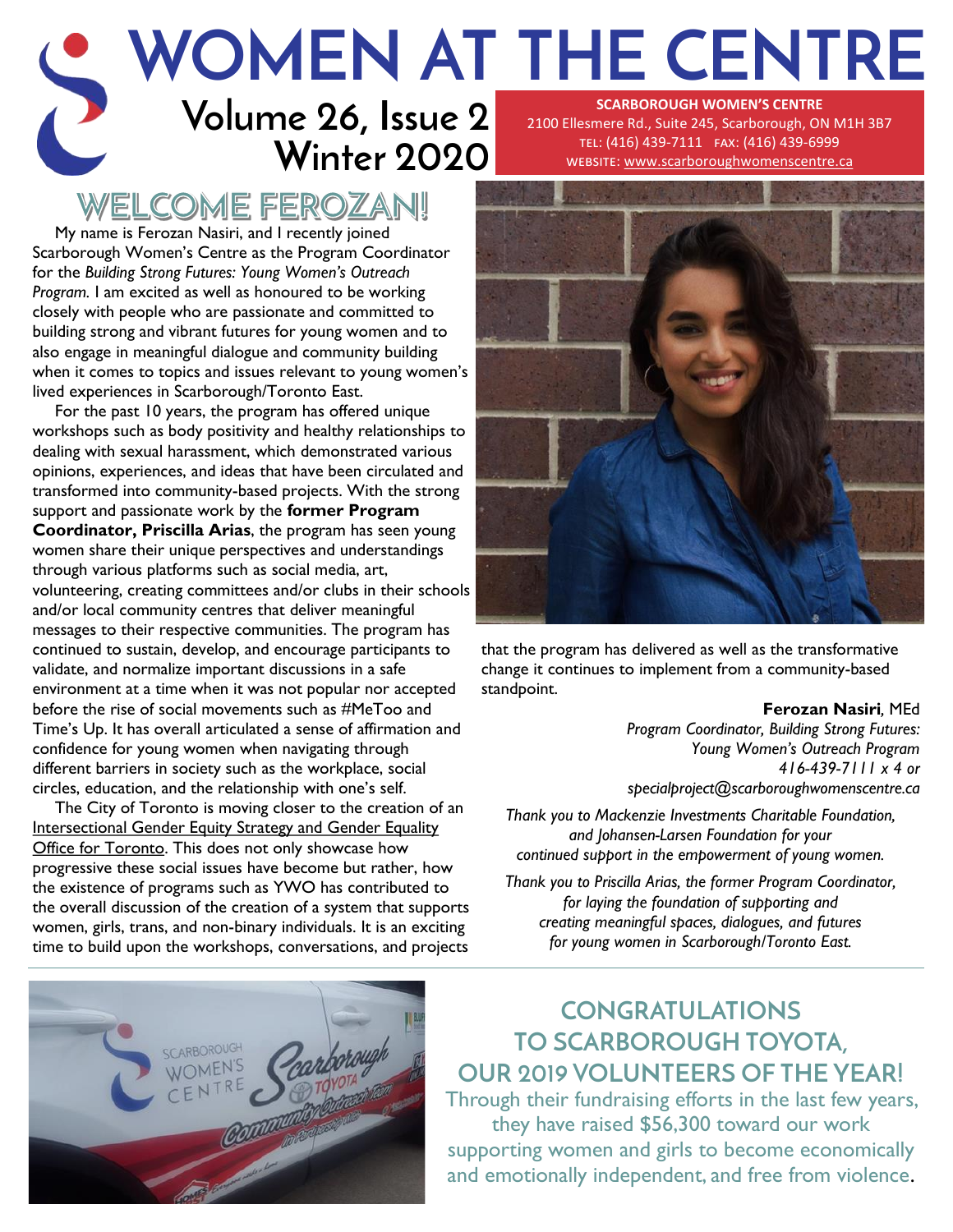# AVOIDING BURNOUT

*"Revival from burnout is always about the recovery of lost authenticity." - Dr. Joan Borysenko*

Are you working too hard and sleeping too little? Do you end up sacrificing your own needs for something (or someone) else that suddenly presented itself as more urgent than what you had intended your day to entail? Does it seem as though your agenda lacks you and is comprised solely of the needs of others? If you said "yes" to all of these questions, then you could be on the path to experiencing burnout. The good news is that you can turn things around!

According to Dr. Joan Borysenko, a Harvard-trained medical scientist and a New York Times best-selling author, "Burnout looks a lot like depression, but it's not a biological bogeyman that medication or simple stress management can cure. It's a disorder of hope and will that sucks the life out of competent, idealistic, hardworking people like you."

Sometimes a new environment, which allows you to see your circumstances in a different way or establishing a new way of being can prevent burnout from happening. Of course, a revised version of the way you are living does not mean getting rid of your values and becoming someone completely different. It means learning to experience life in a different way. It also requires that you think about your purpose, develop realistic daily activity plans, create boundaries and collaborate with others, and maintain a commitment to the importance of your own well-being. The goal is to be aware of a pattern that might be developing long before burnout occurs.

**Carol Soares***,* RSW *Counsellor 416-439-7111 x 6 or uwcounsellor@scarboroughwomenscentre.ca Thank you to United Way Greater Toronto for making this program possible!*



# THE ART OF ACTUALLY APPLYING WHAT YOU **HAVE LEARNED**



The concept of actually applying what you have been taught either in school, by parents, or a religious institution, is a very interesting thing to consider. All that knowledge can just go up into the atmosphere or can be utilized. For instance, some dislike cold weather. This can be solved by moving to a warmer climate or becoming a snowbird (those who go away for the winter to some place warmer). You can also learn techniques for dealing with what you don't like. For instance, make sure you are warm from head to toe. If you like bright colours wear them. If you are into the basic black, then dress it up so you feel good. Make sure you have lots of lighting, and make sure you are getting fresh air and exercising. Check what you are eating. Is it going to make you more miserable or will it help you feel fit and strong. Clear emotions as you go so that they do not build up and you "explode".

Some things we are taught in school, other things we learn by watching others. We can learn from their mistakes as well as successes. We then can choose to apply these lessons into our own lives. Work is always more difficult than it looks. Don't expect that learning is always easy. Sometimes you will learn quickly, other times it will take years. Persevere and conquer your feelings so that you can achieve what you want.

#### **Jacynth Fennell***,* PhD

*Counsellor*

*416-439-7111 x 2 or counsellor@scarboroughwomenscentre.ca*

*Thank you to the Government of Ontario through the Ministry of Community and Social Services (Women's Issues) and City of Toronto-Community Service Partnership Program for making this program passible!*

**WOMEN AT THE CENTRE** IS A PUBLICATION OF SCARBOROUGH WOMEN'S CENTRE. LETTERS AND SUGGESTIONS ARE ALWAYS WELCOME. PLEASE FORWARD TO: **LYNDA KOSOWAN**, MSW, RSW, EXECUTIVE DIRECTOR AND EDITOR AT **[ed@scarboroughwomenscentre.ca](mailto:ed@scarboroughwomenscentre.ca)**  DESIGN AND LAYOUT: KALUM PERERA



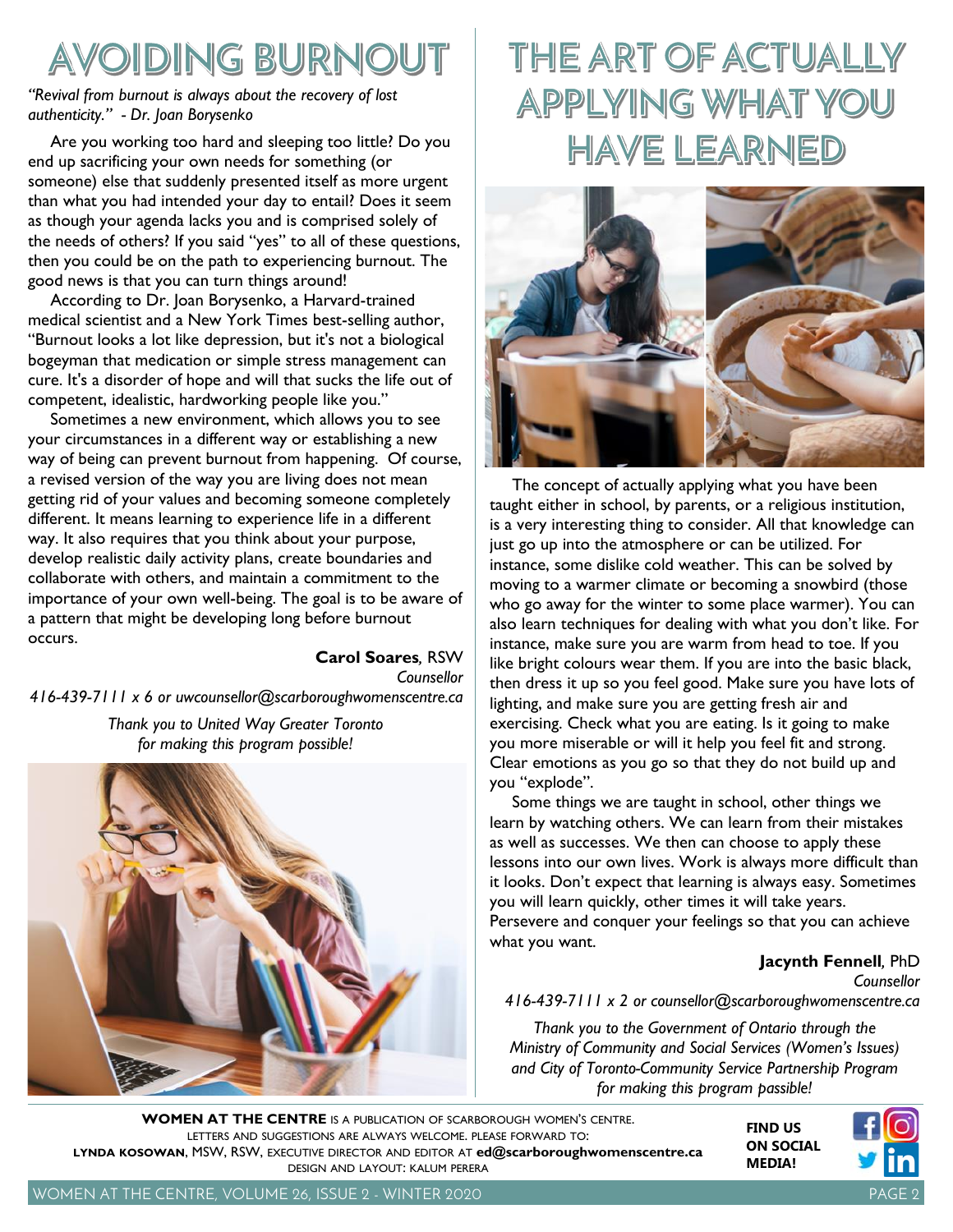### PROMOTING THE INCLUSION OF WOMEN WITH DISABILITIES WITHIN COMMUNITY ORGANIZATIONS

Are you committed to promoting the inclusion of women with disabilities within your organization and community at large? Through our research project, we have identified several strategies that organizations can use to make their workplace culture welcoming to women with disabilities. Some strategies are:

- Conduct a needs assessment: Consider what knowledge exists within your organization. What barriers might your organization encounter in promoting the inclusion of women with disabilities?
- Establish policies and procedures that are inclusive of women To learn more about our project, please contact us. with disabilities. Are you familiar with the definition of disability under the Ontario Human Rights Code and the Accessibility for Ontarian's with Disabilities Act?
- Organize training opportunities that are led by women with disabilities
- Conduct an accessibility audit of your organization to

## THE SILVER TSUNAMI

As the Seniors Program Worker at Scarborough Women's Centre, my everyday life and thinking patterns are nowadays revolving around the issues involving senior women and what they face in their everyday lives. I have been fascinated with the volume of research/information regarding senior women in Canada. I have learned that:

- Canada's population is in the midst of a fundamental shift. In 2012, almost 1 in 7 Canadians was a senior; **by 2030 that number will jump to nearly 1 in 4**. <sup>1</sup> This extraordinary change in the demographics presents new opportunities for Canadian society.
- 30% of Canadian seniors are at risk of becoming socially isolated.<sup>2</sup>
- As women tend to live longer, there are more senior women of ages 65 and above than senior men.<sup>3</sup>

SWC is designing a program for senior women who live in Scarborough. Our plan is that local senior women will take on the responsibility to address issues themselves by becoming mentors for other senior women.

SWC is well suited to address social isolation in senior women through this mentoring program, because we are a recognized community centre geared towards marginalized women living in Scarborough. We have worked with senior women for many years. 34% of the women using our services are 55+.

We expect that this mentoring program will affect senior women in the following ways:

- decrease social isolation
- improve emotional wellness
- strengthen autonomy, courage, and a sense of purpose
- create empowering friendships
- increase control of various aspects of their lives, such as dealing with abuse, coping with chronic diseases, ageism etc. I also learned some interesting facts about seniors in

understand the types of barriers that women with disabilities might experience within your organization

- Develop partnerships with disability organizations to help promote your programs and services to women with disabilities
- Identify opportunities where women with disabilities can take on leadership roles and have decision-making power within your organization
- Obtain ongoing feedback about how your organization can become more inclusive to women with disabilities.
- 

**Melissa Simas**, MSW, RSW *Program Coordinator, Expanding the Reach 416-439-7111 x 3 or program@scarboroughwomenscentre.ca*

*Thank you to our project partners and to the Department of Women and Gender Equality Canada for supporting women with disabilities!* 



Canada while working at SWC:

- Overall many seniors do not see themselves as seniors. 87% feel a lot younger than their actual age.<sup>4</sup>
- Seniors tend to be more satisfied with their lives than those in the younger age group<sup>4</sup>
- Senior women had a higher level of life satisfaction than senior men<sup>4</sup>

I believe promoting senior women's health, wellbeing and development through a one to one phone-based program will be a unique approach. We will also deliver some SWC workshops specifically tailored for senior women. We encourage senior women to reach out to us with their ideas and lived experience.

We are looking for partners and funders interested in helping to make this program a reality. Please contact Lynda Kosowan, Executive Director at 416-439-7111 x 1 or ed@scarboroughwomenscentre.ca.

#### **Sushama Farjana**, *Seniors Program Worker*

- *1. Government of Canada – Action for Seniors Report. (2014). "Profile of seniors in Canada.*
- *2. Statistic Canada: Social isolation of seniors – Volume 1: Released February 23, 2017. Accessed June 12, 2018).*
- *3. Statistic Canada: Nov 29, 2017*
- *4. Statistic Canada: Care and Social Support: life satisfaction among Canadian Seniors, Released date 2018-08-02.*